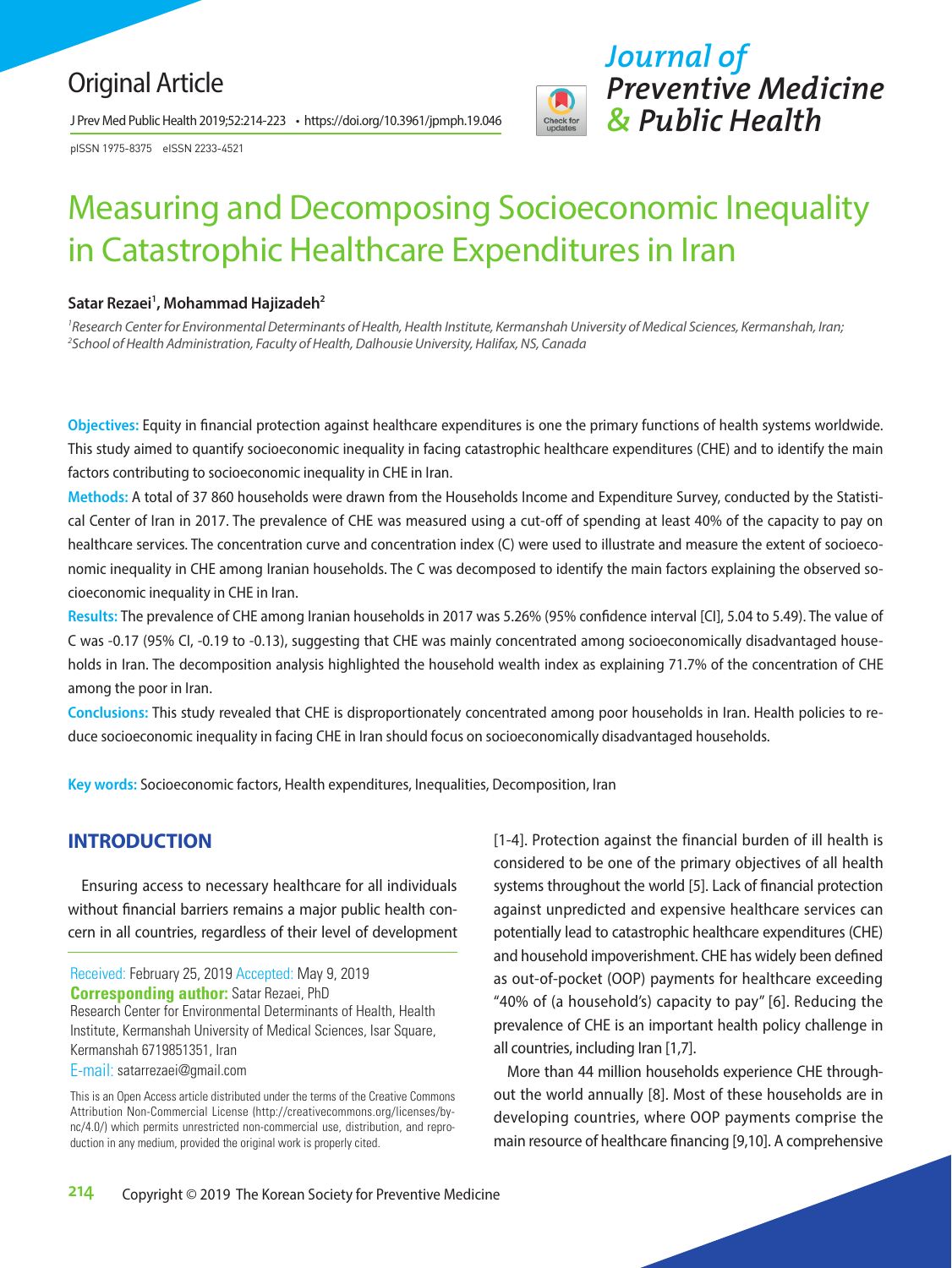# Journal of *Preventive Medicine*<br>*Socioeconomic Inequality in CHE in Iran*<br>*Socioeconomic Inequality in CHE in Iran*

analysis of 183 countries reported that the proportion of OOP payments in total health spending throughout the world and in high-income countries, upper-middle income countries, lower-middle income, and low-income countries was 22.8%, 13.9%, 33.8%, 58.0%, and 29.1%, respectively [11].

The healthcare system in Iran is financed by multiple resources, including government health spending, prepaid private spending, and OOP payments. Approximately 48% of total healthcare expenditures in Iran are financed by OOP payments [9]. The substantial share of OOP payments of total healthcare spending in Iran results in a higher probability of exposure to CHE for households. A meta-analysis study by Rezaei et al. [12] found that approximately 7% of households face CHE in Iran, even though Iran's Fourth and Fifth Five-Year Developmental Plan act, in its 90th article, indicates that reducing the percentage of households exposed to CHE to 1% is one of the main objectives of the health care system.

Exposure to CHE varies across socioeconomic segments of a population, and its prevalence varies among and within countries [2,13]. Previous studies [1,14-19] indicated that factors such as socio-demographic variables, health utilization, and economic status were the main determinants of exposure to CHE among households. For example, a study by Hajizadeh and Nghiem [13] in Iran indicated that low socioeconomic status (SES) of households was one of the main factors increasing the probability of facing CHE for hospital services.

Although to date, some research [15] has investigated socioeconomic-related inequality in facing CHE among households in different regions of Iran, socioeconomic inequalities in CHE in Iran and across its provinces are poorly understood. To fill this gap in the literature, this study aimed to measure the extent of socioeconomic inequality in CHE and identify the main factors that explain this inequality in Iran.

# **METHODS**

#### **Study Setting**

Iran is a low-middle-income country located in the eastern Mediterranean region, with an area of 1 648 000 km<sup>2</sup>. Based on 2016 census data, the population of Iran was approximately 80 million people, living in 31 provinces.

#### **Data, Sampling Method, and Variables**

Data were drawn from the 2017 Iranian Household Income and Expenditure Survey (IHIES). The IHIES is an annual income and expenditure survey conducted by the Statistical Center of Iran (SCI) in all 31 provinces of Iran. The unit of analysis in the survey is the household, and face-to-face interviews with heads of households are used to complete a detailed questionnaire about the income and expenditures of households throughout the year. The survey collects information on the socio-demographic characteristics of household members, the household's assets and living facilities, food and non-food spending, and household income. Non-food expenditures of households also include all spending for outpatient and inpatient care, dental care, paramedical care, informal payments, drugs, and health insurance premiums. A multistage sampling with geographical stratification was used to select households by the SCI. A total of 37 860 households were included in the IHIES.

The outcome variable of interest in the study was a binary variable indicating whether or not a household faced CHE. As suggested by Xu et al. [17], the capacity to pay (CTP) of the household was used to determine the CHE. If the total health spending of a household equalled or exceeded 40% of its monthly CTP, the household was categorized as having faced CHE. Based on the literature [15,17,20], the effective income (in our study we used total expenditures as a proxy for total income) minus basic subsistence needs adjusted for household size was defined as household's CTP. More details about the calculation of CHE can be found elsewhere [21,22].

Household size; age, sex, and educational status of the head of household; having a senior member (over 65 years) or a child member (5 years or younger) of the household; residential place of the household (rural vs. urban); province; health insurance coverage; use of inpatient care, dental care, and outpatient care; and the wealth index of the household were analyzed as determinants of CHE in Iran. Principal component analysis (PCA) was used to construct the wealth index of each household [23,24]. To calculate the wealth index, the number of rooms per capita, type of house ownership, house size (in square meters), car ownership, and ownership of other goods (such as color TV, Internet, computers/laptops, cell phones, freezers, dishwashers, microwaves, vacuum cleaners, motorcycles, bicycles, etc.) were entered in the PCA. Based on the wealth scores obtained from the PCA, all households were grouped into 5 SES groups, from the poorest (first SES quintile) to wealthiest (fifth SES quintile). Table 1 presents descriptions of the variables used in the study.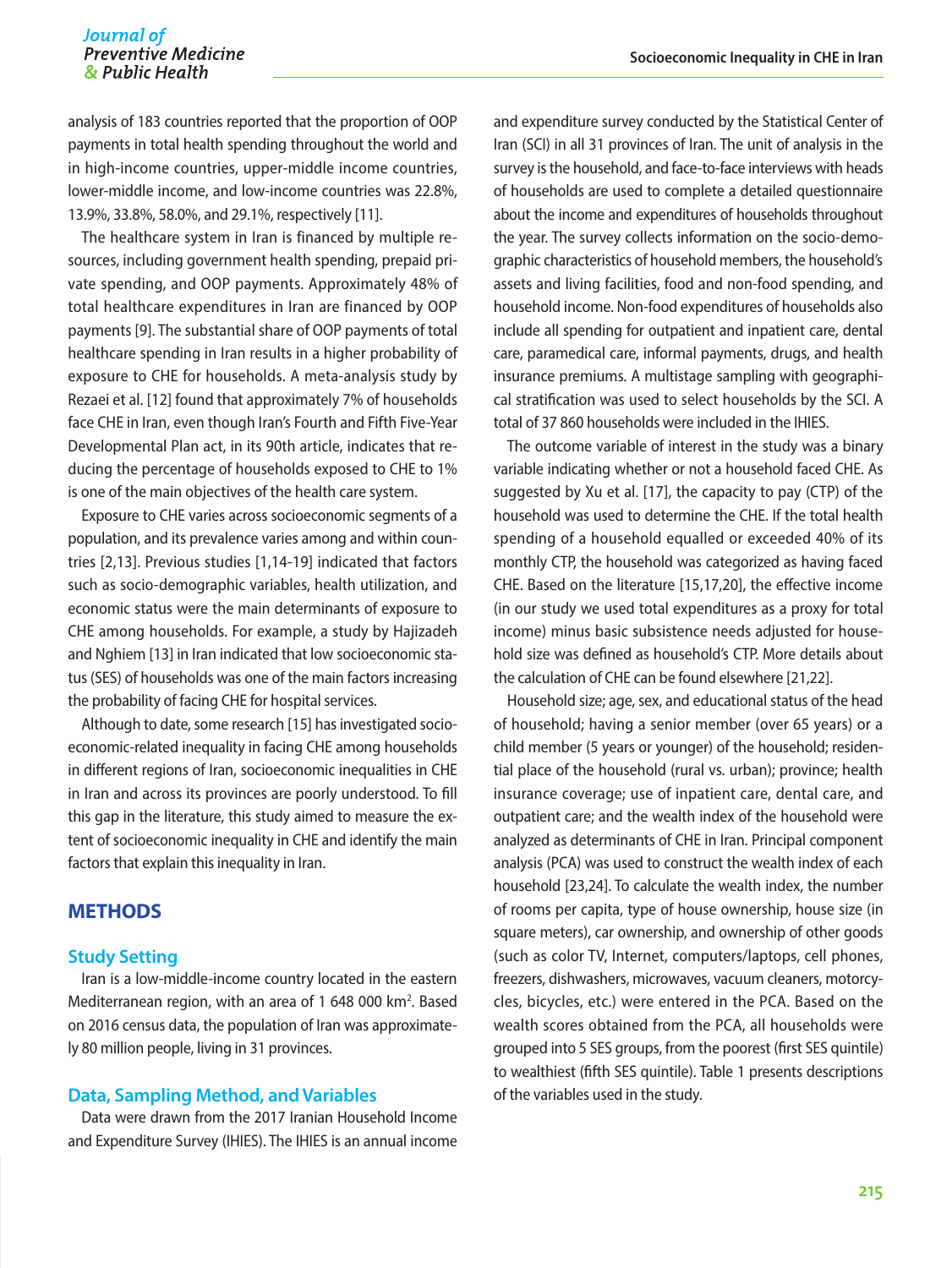## **Table 1.** Description of the variables used in the analysis

| <b>Variables</b>                       | <b>Description</b>                                                                                                                                           | Proportion, % | <b>SD</b> |
|----------------------------------------|--------------------------------------------------------------------------------------------------------------------------------------------------------------|---------------|-----------|
| Outcome variables                      |                                                                                                                                                              |               |           |
| <b>CHE</b>                             | 1=if the household's healthcare expenditure equalled or exceeded 40% of the<br>monthly total capacity to pay of the household in the last month; 0=otherwise | 5.3           | 22.3      |
| Demographic variables                  |                                                                                                                                                              |               |           |
| Sex of household head                  |                                                                                                                                                              |               |           |
| Male                                   | $1 =$ if the household was headed by a male; $0 =$ otherwise                                                                                                 | 86.1          | 34.6      |
| Female                                 | $1 =$ if the household was headed by a female; $0 =$ otherwise                                                                                               | 13.9          | 34.6      |
| Age of household head (y)              |                                                                                                                                                              |               |           |
| 15-45                                  | $1 =$ if the head of household age was 15-45; $0 =$ otherwise                                                                                                | 40.0          | 49.0      |
| 46-65                                  | $1 =$ if the head of household age was 46-65; $0 =$ otherwise                                                                                                | 40.1          | 49.0      |
| 66 and above                           | $1 =$ if the head of household age was 66 and older; $0 =$ otherwise                                                                                         | 19.9          | 39.9      |
| Household size                         |                                                                                                                                                              |               |           |
| $\leq 4$                               | $1 =$ if the size of household was 4 or less; $0 =$ otherwise                                                                                                | 77.2          | 41.9      |
| >4                                     | $1 =$ if the size of household was 5 or above; $0 =$ otherwise                                                                                               | 22.8          | 41.9      |
| Socioeconomic variables                |                                                                                                                                                              |               |           |
| Education status of the household head |                                                                                                                                                              |               |           |
| Illiterate                             | $1 =$ if the household head was literate; $0 =$ otherwise                                                                                                    | 27.2          | 44.5      |
| Literate                               | $1 =$ if the household head was illiterate; $0 =$ otherwise                                                                                                  | 72.8          | 44.5      |
| Wealth index of households             |                                                                                                                                                              |               |           |
| Poorest                                | $1 =$ if the household was in the first wealth quintile; $0 =$ otherwise                                                                                     | 19.9          | 39.9      |
| Poor                                   | $1 =$ if the household was in the second wealth quintile; $0 =$ otherwise                                                                                    | 20.0          | 39.9      |
| Middle                                 | $1 =$ if the household was in the third wealth quintile; $0 =$ otherwise                                                                                     | 20.0          | 40.0      |
| Rich                                   | $1 =$ if the household was in the fourth wealth quintile; $0 =$ otherwise                                                                                    | 20.0          | 40.0      |
| Richest                                | $1 =$ if the household was in the fifth wealth quintile; $0 =$ otherwise                                                                                     | 20.1          | 40.0      |
| Members $\leq$ 5 y                     |                                                                                                                                                              |               |           |
| Yes                                    | $1 =$ if the household had child(ren) aged under 6; $0 =$ otherwise                                                                                          | 25.8          | 43.7      |
| <b>No</b>                              | $1 =$ if the household did not have child(ren) aged 5 and younger; $0 =$ otherwise                                                                           | 74.2          | 43.7      |
| Members $\geq 65$ y                    |                                                                                                                                                              |               |           |
| Yes                                    | 1=if the household had a member aged above 65, 0 otherwise                                                                                                   | 24.3          | 42.9      |
| <b>No</b>                              | 1=if the household did not have a member aged above 65, 0 otherwise                                                                                          | 75.7          | 42.9      |
| Insurance coverage                     |                                                                                                                                                              |               |           |
| Yes                                    | $1 =$ if the household had health insurance coverage; $0 =$ otherwise                                                                                        | 88.9          | 31.4      |
| No                                     | $1 =$ if the household did not have health insurance coverage; $0 =$ otherwise                                                                               | 11.1          | 31.4      |
| Utilization of healthcare              |                                                                                                                                                              |               |           |
| Inpatient care                         |                                                                                                                                                              |               |           |
| Used                                   | $1 =$ if the household used inpatient care in the last year; $0 =$ otherwise                                                                                 | 16.3          | 36.9      |
| Not used                               | $1 =$ if the household did not use inpatient care in the last year; $0 =$ otherwise                                                                          | 83.7          | 36.9      |
| Outpatient care                        |                                                                                                                                                              |               |           |
| Used                                   | $1 =$ if the household used outpatient care in the last month; $0 =$ otherwise                                                                               | 22.8          | 42.0      |
| Not used                               | $1 =$ if the household did not use outpatient care in the last month; $0 =$ otherwise                                                                        | 77.2          | 42.0      |
| Dental care                            |                                                                                                                                                              |               |           |
| Used                                   | $1 =$ if the household used outpatient care in the last month; $0 =$ otherwise                                                                               | 4.7           | 21.1      |
| Not used                               | $1 =$ if the household did not use outpatient care in the last month; $0 =$ otherwise                                                                        | 95.3          | 21.1      |
| Ecological variables                   |                                                                                                                                                              |               |           |
| Geographical area                      |                                                                                                                                                              |               |           |
| Urban                                  | $1 =$ if the household resided in an urban area; $0 =$ otherwise                                                                                             | 49.3          | 50.0      |
| Rural                                  | $1 =$ if the household resided in a rural area; $0 =$ otherwise                                                                                              | 50.7          | $50.0$    |

(Continued to the next page)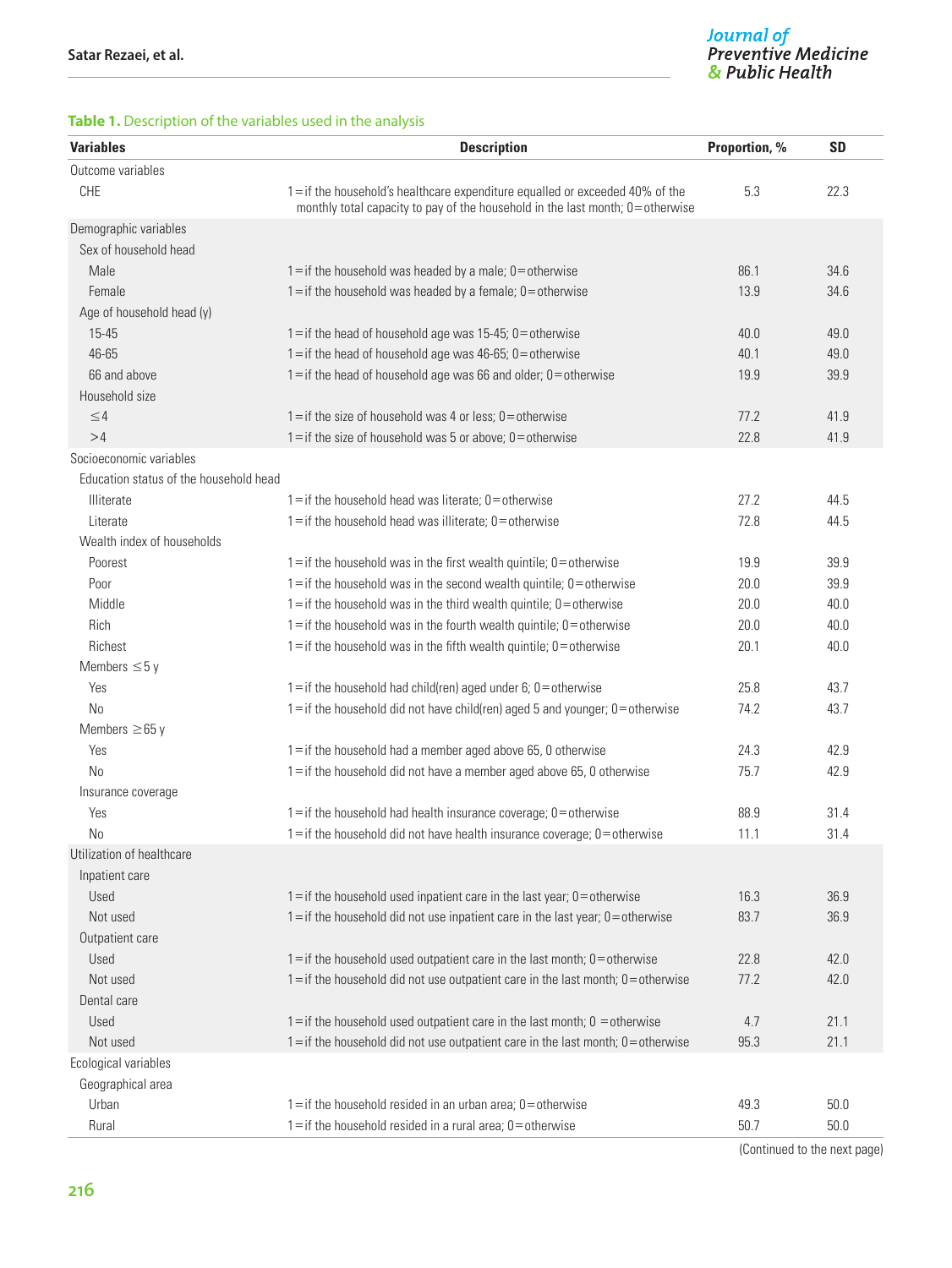| <b>Variables</b>            | <b>Description</b>                                                             |     | <b>SD</b> |
|-----------------------------|--------------------------------------------------------------------------------|-----|-----------|
| Province                    |                                                                                |     |           |
| Tehran                      | $1 =$ if the household resided in Tehran; $0 =$ otherwise                      | 5.1 | 22.1      |
| Markazi                     | $1 =$ if the household resided in Markazi; $0 =$ otherwise                     | 3.8 | 19.2      |
| Gilan                       | $1 =$ if the household resided in Gilan; $0 =$ otherwise                       | 3.2 | 17.6      |
| Mazandaran                  | $1 =$ if the household resided in Mazandaran; $0 =$ otherwise                  | 2.9 | 16.8      |
| East Azerbaijan             | 1=if the household resided in East Azerbaijan; 0=otherwise                     | 3.4 | 18.1      |
| West Azerbaijan             | $1 =$ if the household resided in West Azerbaijan; $0 =$ otherwise             | 3.0 | 17.1      |
| Kermanshah                  | $1 =$ if the household resided in Kermanshah; $0 =$ otherwise                  | 3.1 | 17.4      |
| Khuzestan                   | $1 =$ if the household resided in Khuzestan; $0 =$ otherwise                   | 3.6 | 18.6      |
| Fars                        | $1 =$ if the household resided in Fars: $0 =$ otherwise                        | 3.9 | 19.4      |
| Kerman                      | $1 =$ if the household resided in Kerman; $0 =$ otherwise                      | 3.1 | 17.2      |
| Razavi Khorasan             | $1 =$ if the household resided in Razavi Khorasan; $0 =$ otherwise             | 4.1 | 19.9      |
| Esfahan                     | $1 =$ if the household resided in Esfahan; $0 =$ otherwise                     | 3.6 | 18.5      |
| Sistan and Baluchestan      | $1 =$ if the household resided in Sistan and Baluchestan: $0 =$ otherwise      | 3.7 | 18.8      |
| Kurdistan                   | $1 =$ if the household resided in Kurdistan; $0 =$ otherwise                   | 2.3 | 15.1      |
| Hamadan                     | $1 =$ if the household resided in Hamadan; $0 =$ otherwise                     | 3.3 | 17.9      |
| Chahar Mahall and Bakhtiari | $1 =$ if the household resided in Chahar Mahall and Bakhtiari; $0 =$ otherwise | 2.4 | 15.4      |
| Lorestan                    | $1 =$ if the household resided in Lorestan; $0 =$ otherwise                    | 2.8 | 16.6      |
| <b>Ilam</b>                 | $1 =$ if the household resided in Ilam; $0 =$ otherwise                        | 2.6 | 16.0      |
| Kohgiluyeh and Buyer-Ahmad  | $1 =$ if the household resided in Kohgiluyeh and Buyer-Ahmad; $0 =$ otherwise  | 3.0 | 17.0      |
| Bushehr                     | $1 =$ if the household resided in Bushehr; $0 =$ otherwise                     | 3.0 | 17.0      |
| Zanjan                      | $1 =$ if the household resided in Zanjan; $0 =$ otherwise                      | 2.9 | 16.9      |
| Semnan                      | $1 =$ if the household resided in Semnan; $0 =$ otherwise                      | 2.5 | 15.7      |
| Yazd                        | $1 =$ if the household resided in Yazd; $0 =$ otherwise                        | 3.2 | 17.6      |
| Hormozgan                   | $1 =$ if the household resided in Hormozgan; $0 =$ otherwise                   | 3.7 | 19.0      |
| Ardebil                     | $1 =$ if the household resided in Ardebil; $0 =$ otherwise                     | 2.7 | 16.2      |
| Qom                         | $1 =$ if the household resided in Qom; $0 =$ otherwise                         | 2.7 | 16.2      |
| Qazvin                      | $1 =$ if the household resided in Qazvin; $0 =$ otherwise                      | 2.7 | 16.1      |
| Golestan                    | $1 =$ if the household resided in Golestan; $0 =$ otherwise                    | 3.5 | 18.5      |
| North Khorasan              | $1 =$ if the household resided in North Khorasan: $0 =$ otherwise              | 3.7 | 18.8      |
| South Khorasan              | $1 =$ if the household resided in South Khorasan; $0 =$ otherwise              | 3.5 | 18.4      |
| Alborz                      | $1 =$ if the household resided in Alborz; $0 =$ otherwise                      | 2.7 | 16.3      |

CHE, catastrophic health expenditures; SD, standard deviation.

#### **Statistical Analysis**

The concentration curve and the concentration index (C) [25-27] were used to examine socioeconomic inequality in facing CHE among households in Iran. We also used the decomposition method to identify the main explanatory variables of the observed socioeconomic-related inequality in CHE. The concentration curve is a graph that depicts the cumulative percentage of a health outcome (CHE) on the *y*-axis against the cumulative percentage of the population ranked by an SES-related variable on the *x*-axis. If the concentration curve lies above the line of perfect equality (the 45° line), the health outcome variable is more prevalent among the poor, and vice versa for the rich. The C is defined as twice the area between the concentration curve and the line of perfect equality. If the sign of C is negative, the health outcome is more concentrated among the poor, and vice versa for the rich. Since the outcome variable in the study, CHE, is binary, the minimum and maximum of the C were not -1 and +1, respectively. To overcome this issue, we normalized the C, as suggested by Wagstaff [26], by multiplying the estimated C by 1⁄(1-*μ*).

The C was decomposed to compare the extent to which the observed determinants of CHE contributed to the socioeconomic inequality in CHE in Iran [28]. Suppose we have a regression model linking our CHE variable,  $y$ , to a set of  $k$  explanatory fac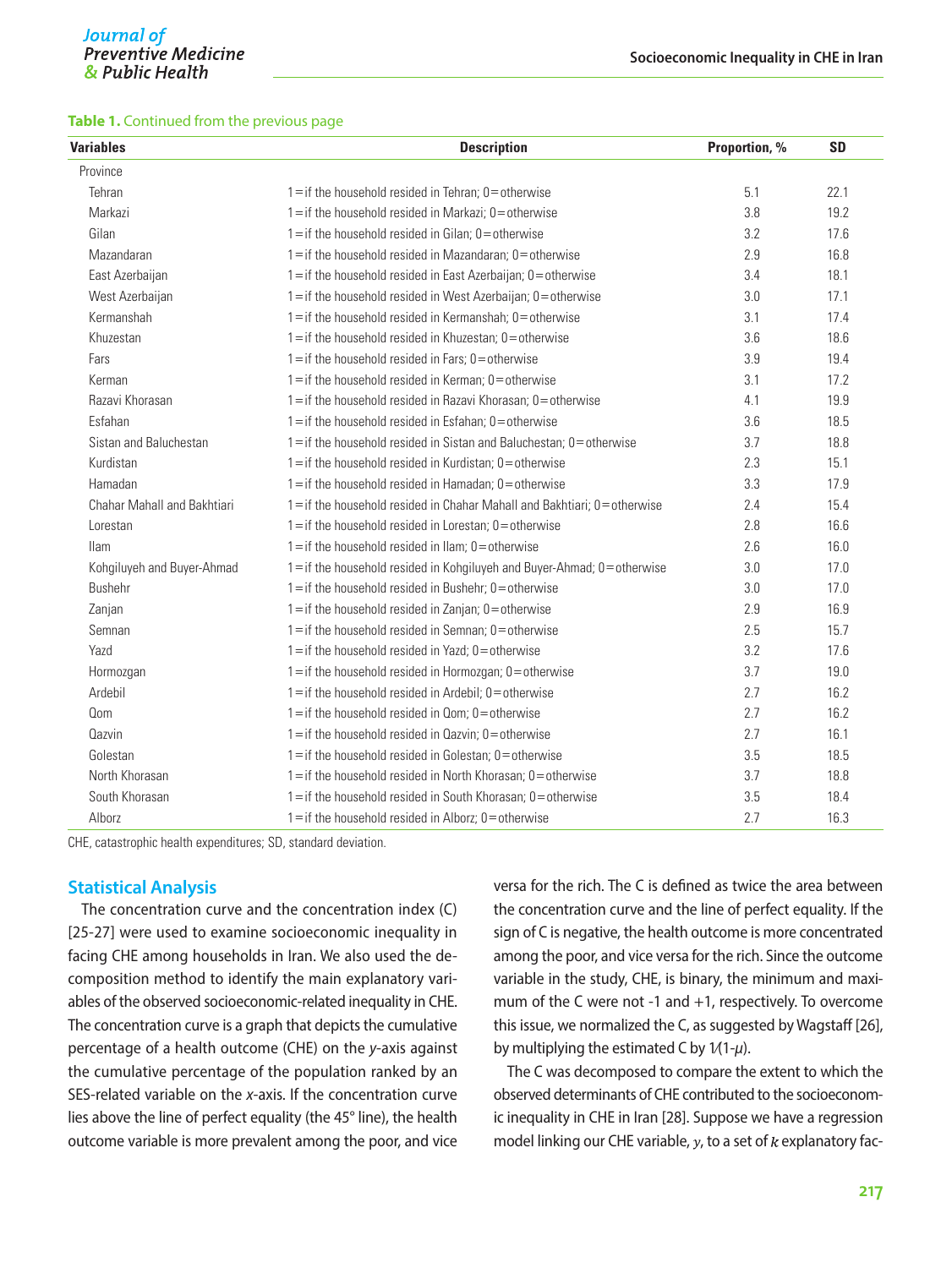tors,  $x_k$ , as follows:

$$
y = \alpha + \sum_{k} \beta_{k} x_{k} + \varepsilon \tag{1}
$$

The C for CHE can be decomposed as follows:

$$
C = \sum_{k} \left( \frac{\beta_k \bar{x}_k}{\mu} \right) C_k + \frac{AC_{\varepsilon}}{\mu} \tag{2}
$$

where *C* is the value of *C* for CHE,  $\bar{x}_k$  is the mean of the explanatory variables  $x_{k}$ ,  $C_{k}$  is the value of C for  $x_{k}$ , defined similarly to *C*, and  $\frac{\beta_k \bar{x}_k}{\mu}$  is the elasticity of CHE with respect to the explanatory variable  $x_k$ . Then,  $\sum_k \left(\frac{\beta_k \bar{x}_k}{\mu}\right) C_k$  is the contribution of explanatory factor  $x_k$  to the overall C for CHE. The last component,  $\frac{AC_{e}}{\mu}$ , is the absolute concentration index for residuals, which indicates the unexplained portion of the overall *C*. By multiplying both sides of equation 2 by 1⁄(1-*μ*), we can decompose the normalized concentration index,  $C_{n_i}$  as:

$$
C_n = \frac{c}{1-\mu} = \frac{\sum_{k} \left(\frac{\beta_k \overline{x}_k}{\mu}\right) c_k}{1-\mu} + \frac{\frac{AC_{\varepsilon}}{\mu}}{1-\mu}
$$
(3)

As CHE is a binary variable, we used marginal effects obtained from a logit model as  $\beta_k$  in the decomposition analysis. All analyses were performed in Stata version 14.2 (StataCorp., College Station, TX, USA).

#### **Ethics Statement**

The study protocol was reviewed and approved by the Ethics Committee of the Deputy of Research, Kermanshah University of Medical Sciences (KUMS.REC.1394.190).

## **RESULTS**

#### **Descriptive Results**

The descriptive characteristics of the respondents included in the study are presented in Table 1. A total of 37 860 respondents were included in the study. The majority of households (86.1%) were headed by males. The average age of the heads of households was 51.6 years (standard deviation [SD], 15.5). Households were equally distributed by geographic area (49.3% in urban vs. 50.7% in rural areas). The average total monthly household expenditures, healthcare expenditures, and food expenditures were 18.80 million (SD, 16.10), 1.97 million (SD, 3.64), and 5.51 million (SD, 5.51) Iranian rials, respectively.

On average, 5.26% (95% confidence interval [CI], 5.04 to 5.49) of households faced CHE in Iran in 2017. There was high variation across provinces in the prevalence of CHE in Iran. While fewer than 1% of the households of Kohgiluyeh and Buyer-Ahmad Province faced CHE in 2017, this figure was as



**Figure 1.** The concentration curve for catastrophic health expenditures (CHE) among households in Iran, 2017.

high as 10% in Golestan Province. As demonstrated in Figure 1, the proportion of households facing CHE was greater in Semnan, Khuzestan, Lorestan, Fars, and Golestan Provinces than in other provinces.

Our study indicated that the percentage of urban and rural households facing CHE was 4.02% (95% CI, 3.74 to 4.31) and 6.46% (95% CI, 6.12 to 6.82), respectively. The prevalence of CHE varied by individuals' SES. While the proportion of CHE among the poorest households was 7.73% (95% CI, 7.14 to 8.35), the corresponding proportion for the wealthiest households was 3.37% (95% CI, 2.98 to 3.80).

# **Socioeconomic Inequalities in Catastrophic Health Expenditures**

As illustrated in Figure 2, the concentration curve for CHE lay above the line of perfect equality, suggesting a higher concentration of CHE among socioeconomically disadvantaged households. The negative value of the estimated  $C_n$  for CHE (-0.17; 95% CI, -0.19 to -0.13) also indicated a higher prevalence of CHE among the poor. The estimated values of the  $C_n$ for urban (-0.16; 95% CI, -0.20 to -0.12) and rural (-0.16; 95% CI, -0.19 to -0.13) areas also highlighted higher concentrations of CHE among the poor.

# **Decomposition of Socioeconomic Inequalities in Catastrophic Health Expenditures**

Table 2 presents the results of the decomposition analysis of socioeconomic inequality in CHE among Iranian households.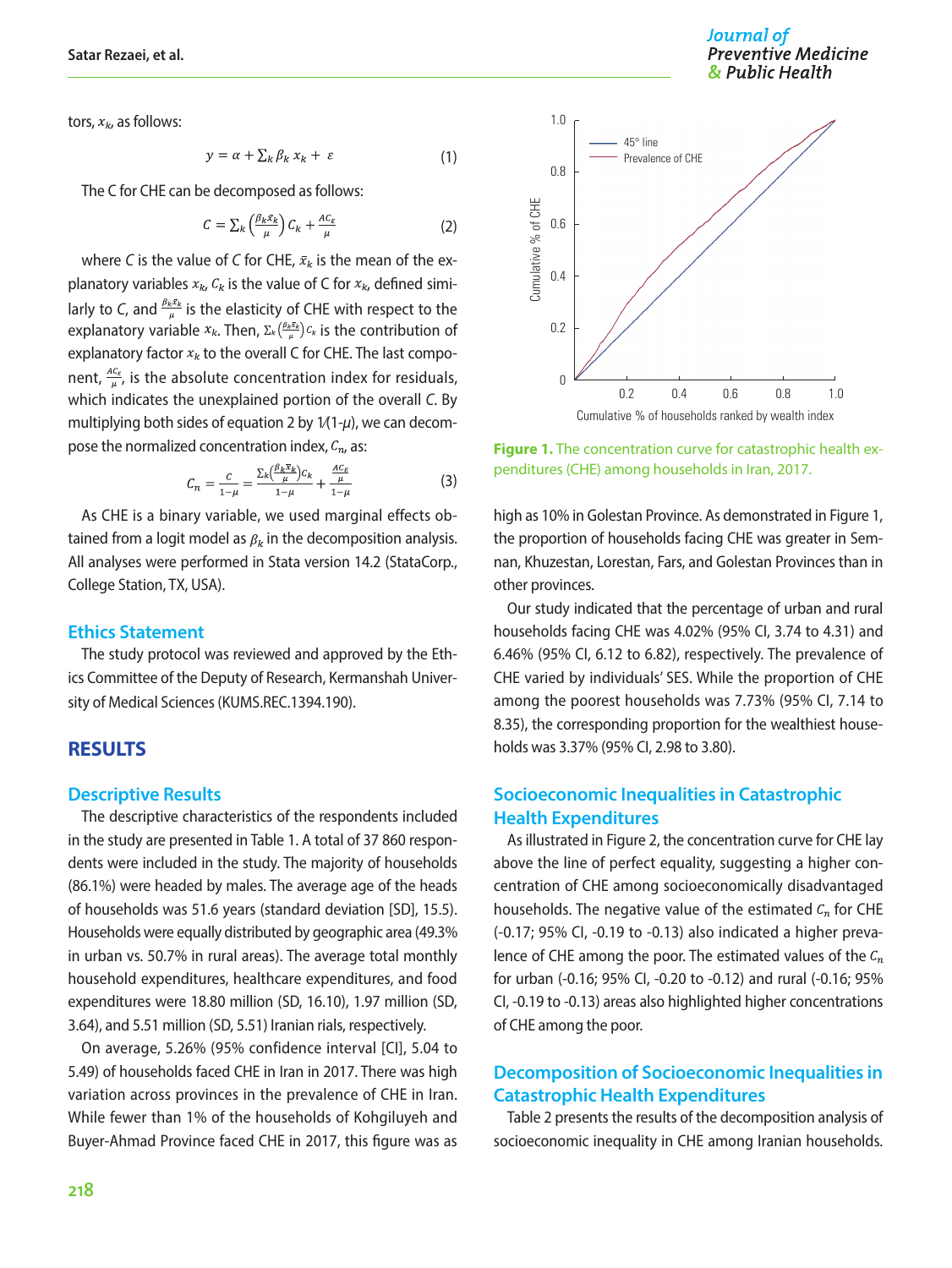#### Journal of **Preventive Medicine** & Public Health



**Figure 2.** Proportion of households with catastrophic health expenditures (CHE) across the provinces of Iran in 2017. TH, Tehran; MK, Markazi; GI, Gilan; MN, Mazandaran; EA, East Azerbaijan; WA, West Azerbaijan; BK, Kermanshah; KZ, Khuzestan; FA, Fars; KE, Kerman; KV, Razavi Khorasan; ES, Esfahan; SB, Sistan and Baluchestan; KD, Kurdistan; HD, Hamadan; CM, Chahar Mahall and Bakhtiari; LO, Lorestan; IL, Ilam; KB, Kohgiluyeh and Buyer-Ahmad; BS, Bushehr; ZA, Zanjan; SM, Semnan; YA, Yazd; HG, Hormozgan; AR, Ardebil; QM, Qom; QZ, Qazvin; GO, Golestan; KS, North Khorasan; KJ, South Khorasan; AL, Alborz.

Table 2 reports the marginal effects, elasticity, and the C of determinants and the contribution of determinants to the  $C_n$ . Based on the marginal effects of the explanatory variables, older age of the head of household was associated with a higher probability of facing CHE. Compared with male-headed households, female-headed households had a 0.3% higher probability of facing CHE. Household size was associated with a lower probability of facing CHE. A higher wealth index of the household was negatively associated with the probability of facing CHE (e.g., compared to the poorest SES quintile group, the wealth SES quintile had a 3.2% lower probability of facing CHE). The probability of facing CHE was higher for households living in rural areas and with health insurance coverage. Utilization of inpatient care, outpatient care, and dental care in the household was associated with 5.0%, 1.9%, and 5.1% higher probabilities of facing CHE, respectively.

The C of the explanatory variables suggested that femaleheaded households, households headed by older adults, households with illiterate heads, and households with a senior

member (65 years and older) were less wealthy in Iran. In contrary, households in rural areas, with health insurance coverage, with a recent history of utilizing healthcare services (e.g., inpatient, outpatient, and dental care), with a child aged 5 years and younger, and with a larger household size were relatively wealthy.

The results of the contributions of the explanatory variables suggest that the wealth index of households, itself, made a significant negative contribution to the observed socioeconomic inequality in CHE in Iran. In other words, lower values of the wealth index were responsible for increasing the concentration of CHE among worse-off households in Iran. Although other socio-demographic factors, such as a female or senior head of household, a larger household size, and having senior members also made negative contributions to the  $C_{n}$ , the percentage contributions of these factors to the observed socioeconomic inequality in CHE was not significant. In contrast, the residential variable made a positive contribution to socioeconomic inequality in CHE.

# **DISCUSSION**

Protection against CHE is defined as one of the main objectives of health systems in all countries. In low-income and middle-income countries such as Iran, where OOP payments are the main source of healthcare funding, protection of households against CHE is a major public health and political concern. In this study, for the first time, we aimed to measure and decompose socioeconomic inequality in CHE among Iranian households using the concentration index approach.

Descriptive statistics revealed that 5.3% of households in Iran faced CHE in 2017. The proportion of households with CHE in urban and rural areas was 4.0% and 6.5%, respectively. We observed variation in households facing CHE across Iranian provinces, from 0.4% in Kohgiluyeh and Buyer-Ahmad Province to 9.6% in Golestan Province. Other studies have also pointed out regional differences in the prevalence of CHE in Iran [29]. The results of our study indicated that CHE was concentrated among poor households in Iran. This finding is consistent with previous studies [30,31] conducted in Iran and other countries. A study conducted by Kavosi et al. [15] also found a higher concentration of CHE among the poor in Tehran in 2008.

Our regression analysis showed that the wealth index of households in Iran was a factor that protected them from fac-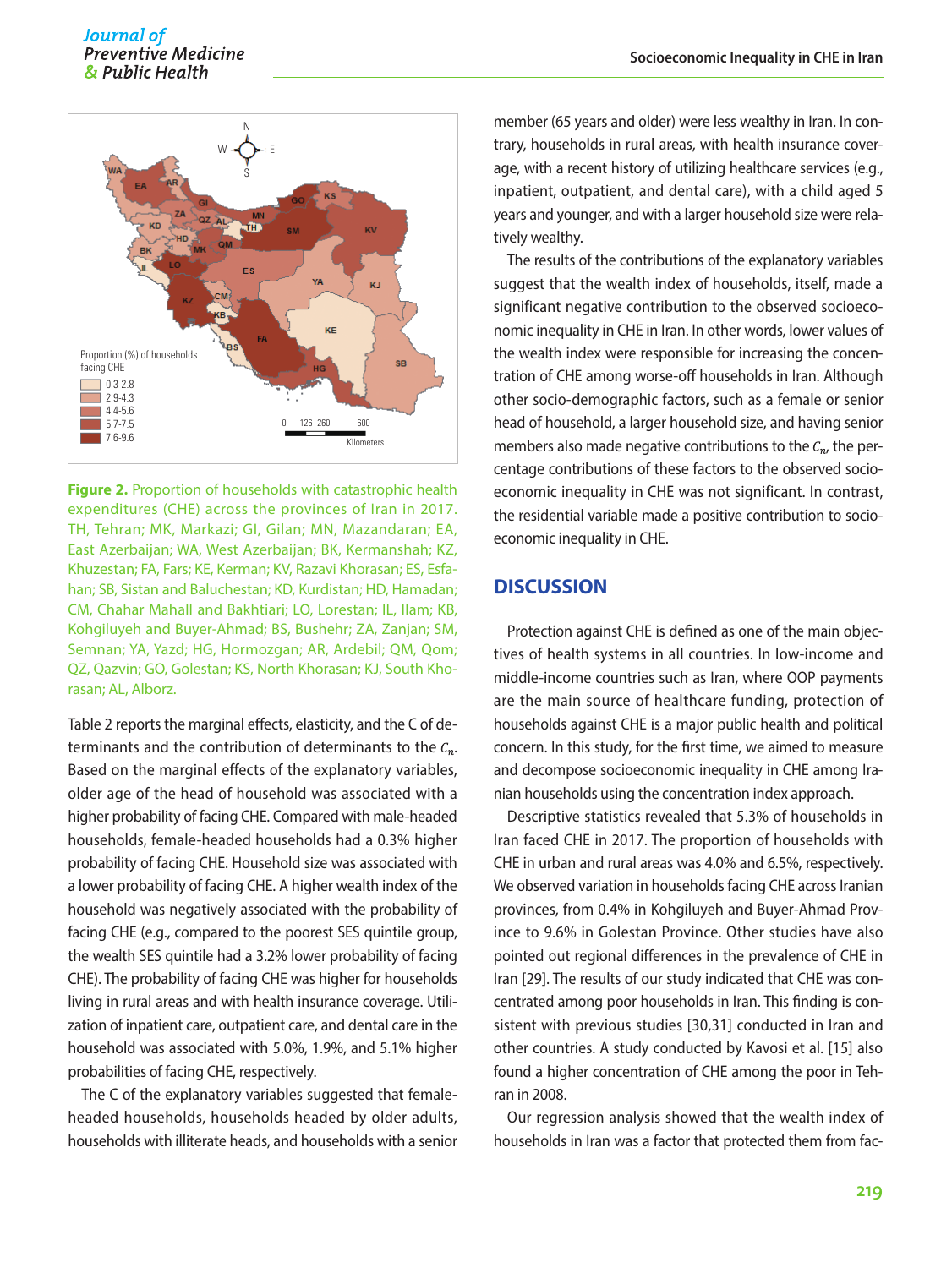## **Table 2.** Decomposition of socioeconomic-related inequality in catastrophic health expenditures among Iranian households, 2017

| <b>Variables</b>                       | <b>Marginal</b><br>effect |                   | <b>Concentration</b><br>index | <b>Contribution</b> |               |           |
|----------------------------------------|---------------------------|-------------------|-------------------------------|---------------------|---------------|-----------|
|                                        |                           | <b>Elasticity</b> |                               | <b>Value</b>        | <b>Summed</b> | Summed, % |
| Demographic variables                  |                           |                   |                               |                     |               |           |
| Sex of household head                  |                           |                   |                               |                     |               |           |
| Male (reference)                       |                           |                   |                               |                     |               |           |
| Female                                 | $0.003*$                  | 0.009             | $-0.312$                      | $-0.003$            | $-0.003$      | 1.83      |
| Age of household head (y)              |                           |                   |                               |                     |               |           |
| 15-45 (reference)                      |                           |                   |                               |                     |               |           |
| 46-65                                  | $0.005***$                | 0.037             | 0.080                         | 0.003               |               |           |
| 66 and above                           | $0.015***$                | 0.058             | $-0.194$                      | $-0.012$            | $-0.009$      | 5.48      |
| Household size                         |                           |                   |                               |                     |               |           |
| $\leq$ 4 (reference)                   |                           |                   |                               |                     |               |           |
| >4                                     | $-0.006***$               | $-0.028$          | 0.051                         | $-0.001$            | $-0.001$      | 0.92      |
| Socioeconomic variables                |                           |                   |                               |                     |               |           |
| Education status of the household head |                           |                   |                               |                     |               |           |
| Literate (reference)                   |                           |                   |                               |                     |               |           |
| Illiterate                             | 0.002                     | 0.008             | $-0.2806$                     | $-0.002$            | $-0.002$      | 1.47      |
| Wealth index of households             |                           |                   |                               |                     |               |           |
| Poorest (reference)                    |                           |                   |                               |                     |               |           |
| Poor                                   | $-0.011$                  | $-0.041$          | $-0.402$                      | 0.017               |               |           |
| Middle                                 | $-0.019$                  | $-0.072$          | $-0.002$                      | 0.000               |               |           |
| Rich                                   | $-0.019$                  | $-0.073$          | 0.399                         | $-0.031$            |               |           |
| Richest                                | $-0.032$                  | $-0.121$          | 0.800                         | $-0.102$            | $-0.115$      | 71.7      |
| Members $\leq$ 5 y                     |                           |                   |                               |                     |               |           |
| Yes                                    | $-0.001$                  | $-0.003$          | 0.020                         | $-0.000$            | $-0.000$      | 0.35      |
| No (reference)                         |                           |                   |                               |                     |               |           |
| Members $\geq 65$ y                    |                           |                   |                               |                     |               |           |
| Yes                                    | $0.004***$                | 0.017             | $-0.097$                      | $-0.002$            | $-0.002$      | 1.07      |
| No (reference)                         |                           |                   |                               |                     |               |           |
| Insurance coverage                     |                           |                   |                               |                     |               |           |
| Yes                                    | $0.006***$                | 0.109             | 0.014                         | 0.002               | 0.002         | $-0.97$   |
| No (reference)                         |                           |                   |                               |                     |               |           |
| Utilization of healthcare              |                           |                   |                               |                     |               |           |
| Inpatient care                         |                           |                   |                               |                     |               |           |
| Used                                   | $0.050***$                | 0.154             | 0.054                         | 0.009               | 0.009         | $-5.44$   |
| Not used (reference)                   |                           |                   |                               |                     |               |           |
| Outpatient care                        |                           |                   |                               |                     |               |           |
| Used                                   | $0.019***$                | 0.083             | 0.067                         | 0.006               | 0.006         | $-3.68$   |
| Not used (reference)                   |                           |                   |                               |                     |               |           |
| Dental care                            |                           |                   |                               |                     |               |           |
| Used                                   | $0.051***$                | 0.045             | 0.237                         | 0.011               | 0.011         | $-7.10$   |
| Not used (reference)                   |                           |                   |                               |                     |               |           |
| Ecological variables                   |                           |                   |                               |                     |               |           |
| Geographical area                      |                           |                   |                               |                     |               |           |
| Urban (reference)                      |                           |                   |                               |                     |               |           |
| Rural                                  | $0.026***$                | 0.250             | 0.094                         | 0.025               | 0.025         | $-15.41$  |

(Continued to the next page)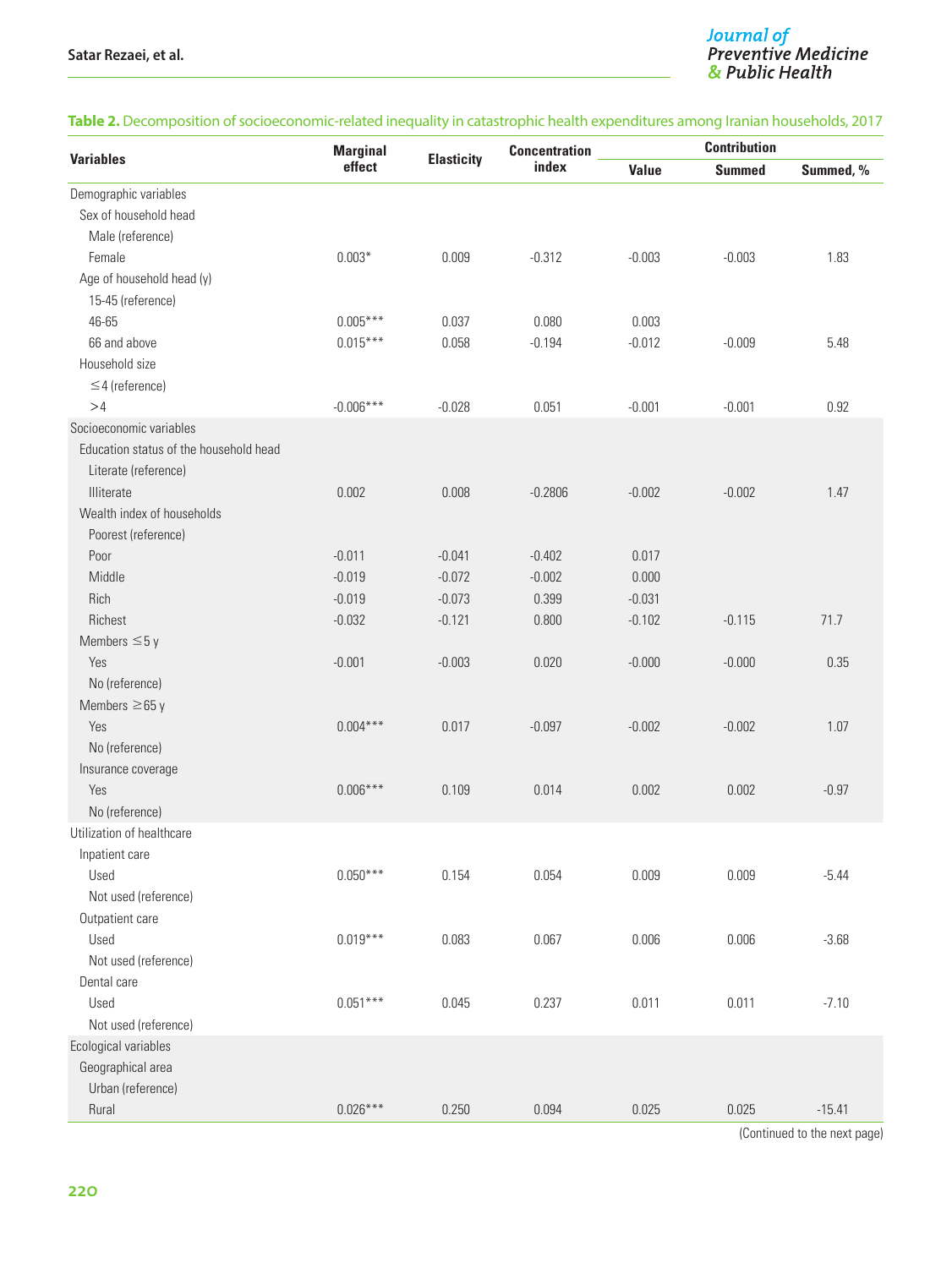#### **Table 2.** Continued from the previous page

| <b>Variables</b>            | <b>Marginal</b><br>effect |                   | <b>Concentration</b><br>index | <b>Contribution</b> |               |           |
|-----------------------------|---------------------------|-------------------|-------------------------------|---------------------|---------------|-----------|
|                             |                           | <b>Elasticity</b> |                               | <b>Value</b>        | <b>Summed</b> | Summed, % |
| Province                    |                           |                   |                               |                     |               |           |
| Tehran (reference)          |                           |                   |                               |                     |               |           |
| Markazi                     | 0.012                     | 0.009             | 0.019                         | 0.000               |               |           |
| Gilan                       | $0.018***$                | 0.011             | $-0.098$                      | $-0.001$            |               |           |
| Mazandaran                  | 0.027                     | 0.015             | 0.186                         | 0.003               |               |           |
| East Azerbaijan             | 0.009                     | 0.006             | 0.044                         | 0.000               |               |           |
| West Azerbaijan             | $0.005***$                | 0.003             | 0.062                         | 0.000               |               |           |
| Kermanshah                  | $-0.009***$               | $-0.005$          | $-0.240$                      | 0.001               |               |           |
| Khuzestan                   | $0.021***$                | 0.014             | $-0.179$                      | $-0.003$            |               |           |
| Fars                        | $0.027***$                | 0.020             | 0.087                         | 0.002               |               |           |
| Kerman                      | $-0.010***$               | $-0.006$          | $-0.389$                      | 0.002               |               |           |
| Razavi Khorasan             | $0.010*$                  | 0.008             | $-0.031$                      | $-0.000$            |               |           |
| Esfahan                     | 0.002                     | 0.001             | 0.282                         | 0.000               |               |           |
| Sistan and Baluchestan      | 0.007                     | 0.005             | $-0.608$                      | $-0.003$            |               |           |
| Kurdistan                   | $-0.007$                  | $-0.003$          | $-0.067$                      | 0.000               |               |           |
| Hamadan                     | $-0.004$                  | $-0.002$          | 0.092                         | $-0.000$            |               |           |
| Chahar Mahall and Bakhtiari | $-0.002***$               | $-0.001$          | 0.185                         | $-0.000$            |               |           |
| Lorestan                    | $0.023***$                | 0.012             | $-0.133$                      | $-0.002$            |               |           |
| <b>Ilam</b>                 | $-0.011***$               | $-0.005$          | $-0.215$                      | 0.001               |               |           |
| Kohgiluyeh and Buyer-Ahmad  | $-0.023***$               | $-0.013$          | 0.065                         | $-0.001$            |               |           |
| <b>Bushehr</b>              | $-0.005$                  | $-0.003$          | 0.020                         | $-0.000$            |               |           |
| Zanjan                      | 0.001                     | 0.001             | $-0.039$                      | $-0.000$            |               |           |
| Semnan                      | $0.025***$                | 0.012             | 0.107                         | 0.001               |               |           |
| Yazd                        | 0.001                     | 0.001             | 0.355                         | 0.000               |               |           |
| Hormozgan                   | 0.003                     | 0.002             | 0.202                         | 0.000               |               |           |
| Ardebil                     | $-0.007$                  | $-0.004$          | $-0.018$                      | 0.000               |               |           |
| Qom                         | $0.016***$                | 0.008             | 0.196                         | 0.002               |               |           |
| Qazvin                      | 0.001                     | 0.001             | 0.126                         | 0.000               |               |           |
| Golestan                    | $0.031***$                | 0.021             | 0.012                         | 0.000               |               |           |
| North Khorasan              | 0.000                     | 0.000             | $-0.088$                      | 0.000               |               |           |
| South Khorasan              | $-0.002$                  | $-0.002$          | $-0.019$                      | 0.000               |               |           |
| Alborz                      | 0.005                     | 0.003             | 0.267                         | 0.001               | 0.006         | $-3.60$   |
| Sum                         |                           |                   |                               |                     | $-0.074$      | 46.4      |
| Residual                    |                           |                   |                               |                     | $-0.086$      | 53.6      |
| Total $C_n$                 |                           |                   |                               |                     | $-0.161$      | 100.0     |

\**p*<0.05, \*\*\**p*<0.001.

ing CHE. This result is similar to those of other studies conducted worldwide [32-34]. Since poor households have a lower capacity to pay, the burden of OOP payments has a significant impact on the poor. In addition to the effects of the wealth index of households, households headed by older adults or women, with health insurance coverage, with a senior member in the household, with a recent history of healthcare utilization (e.g., inpatient, outpatient, and dental care), and living in a rural area showed a positive association with CHE. A study conducted in Turkey also demonstrated that living in a rural area and having an elderly or disabled person in the household were highly related to CHE [21]. A study in Kerman Province (in southeastern Iran) revealed that living in a rural area and using health services increased the probability of facing CHE [16]. A positive association between having health insurance coverage and facing CHE has also been re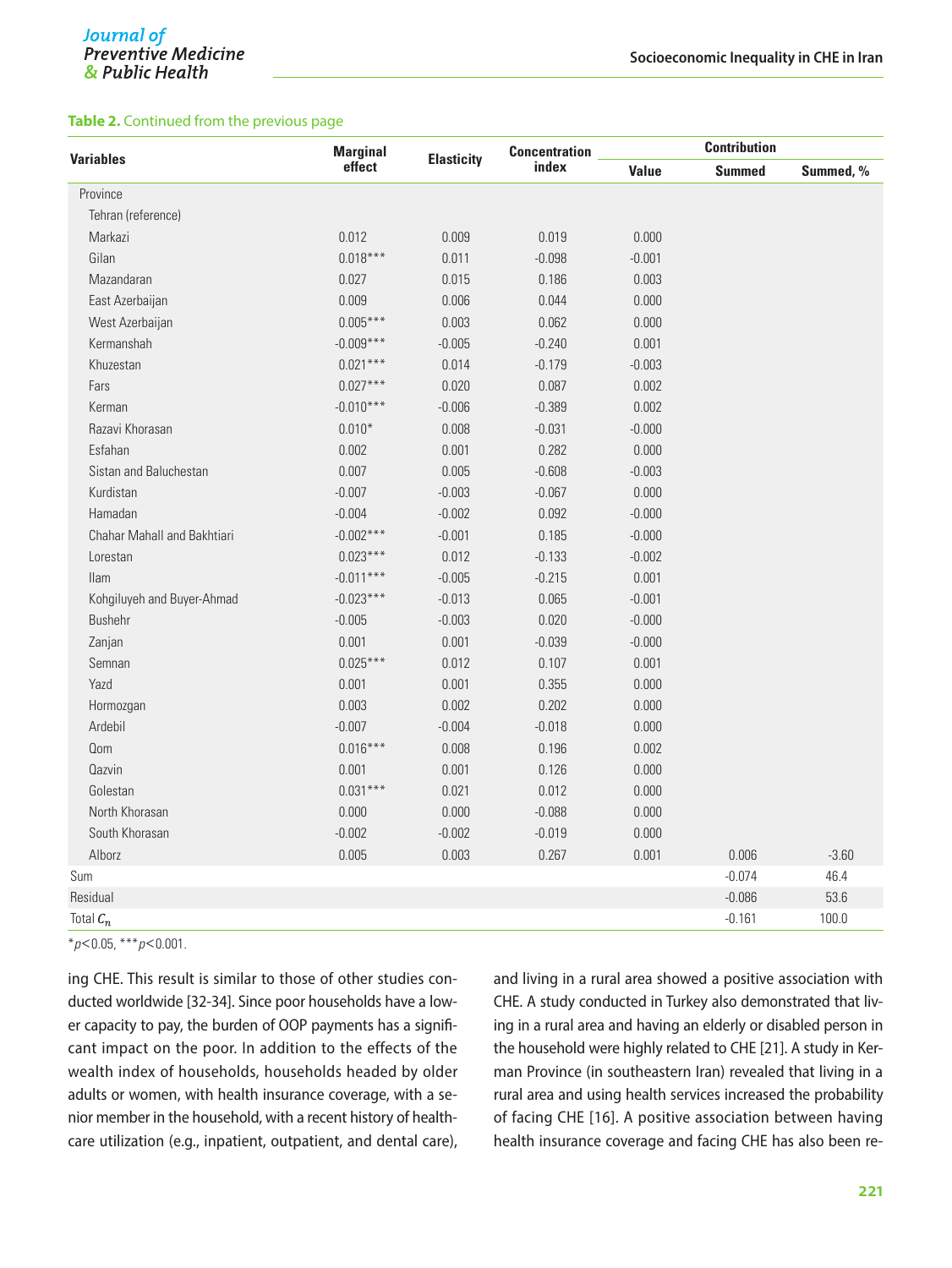ported in previous studies. For example, a study in China by Wagstaff and Lindelow [35] indicated that, compared to uninsured people, individuals with health insurance coverage had a higher probability of facing CHE. The latter study concluded that having health insurance may encourage individuals to receive healthcare services when they become sick and to receive these services from expensive providers.

Our decomposition analysis indicated that the wealth index of households, independently from other factors, made a negative contribution to the concentration of CHE among socioeconomically disadvantaged households. In other words, the wealth index of households increased the concentration of CHE among poorer households. This latter finding is similar to a study conducted by Kavosi et al. [15], which showed that the majority (83%) of the observed socioeconomic inequality in facing CHE in Tehran, Iran, was determined by households' economic status.

The present study is subject to some limitations that should be considered in the interpretation of the findings. First, as this was a cross-sectional study, we were unable to establish any causal relationship between facing CHE and its determinants. Self-reported household expenditures are prone to recall bias. Nonetheless, to summarize, this study revealed a higher concentration of CHE among socioeconomically disadvantaged households in Iran and its provinces. Thus, health policies such as reducing OOP payments for healthcare should focus on poor households in Iran to reduce socioeconomic inequality in facing CHE.

# **CONFLICT OF INTEREST**

The authors have no conflicts of interest associated with the material presented in this paper.

# **ACKNOWLEDGEMENTS**

This study was extracted from the Kermanshah University of Medical Sciences approved project and was funded and supported by the Research Deputy of Kermanshah University of Medical Sciences (grant No. 94412).

# **AUTHOR CONTRIBUTIONS**

Conceptualization: SR. Data curation: SR. Formal analysis: MH. Funding acquisition: SR. Methodology: SR, MH. Project administration: SR. Visualization: SR. Writing - original draft: SR. Writing - review & editing: MH.

# **ORCID**

Satar Rezaei *https://orcid.org/0000-0002-6194-6057* Mohammad Hajizadeh *https://orcid.org/0000-0002-4591- 8531*

# **REFERENCES**

- 1. Buigut S, Ettarh R, Amendah DD. Catastrophic health expenditure and its determinants in Kenya slum communities. Int J Equity Health 2015;14:46.
- 2. Li Y, Wu Q, Xu L, Legge D, Hao Y, Gao L, et al. Factors affecting catastrophic health expenditure and impoverishment from medical expenses in China: policy implications of universal health insurance. Bull World Health Organ 2012;90(9):664-671.
- 3. Limwattananon S, Tangcharoensathien V, Prakongsai P. Catastrophic and poverty impacts of health payments: results from national household surveys in Thailand. Bull World Health Organ 2007;85(8):600-606.
- 4. Islam MR, Rahman MS, Islam Z, Nurs CZ, Sultana P, Rahman MM. Inequalities in financial risk protection in Bangladesh: an assessment of universal health coverage. Int J Equity Health 2017; 16(1):59.
- 5. World Health Organization. The world health report 2000: health systems-improving performance [cited 2019 Jul 10]. Available from: https://www.who.int/whr/2000/en/.
- 6. Elani HW, Harper S, Allison PJ, Bedos C, Kaufman JS. Socio-economic inequalities and oral health in Canada and the United States. J Dent Res 2012;91(9):865-870.
- 7. Wagstaff A, van Doorslaer E. Catastrophe and impoverishment in paying for health care: with applications to Vietnam 1993- 1998. Health Econ 2003;12(11):921-934.
- 8. Xu K, Evans DB, Carrin G, Aguilar-Rivera AM. Designing health financing systems to reduce catastrophic health expenditure; 2005 [cited 2019 Jul 10]. Available from: https://www.who.int/ health\_financing/documents/cov-pb\_e\_05\_2-cata\_sys/en/.
- 9. Global Burden of Disease Health Financing Collaborator Network. Spending on health and HIV/AIDS: domestic health spending and development assistance in 188 countries, 1995- 2015. Lancet 2018;391(10132):1799-1829.
- 10. Global Burden of Disease Health Financing Collaborator Network. Trends in future health financing and coverage: future